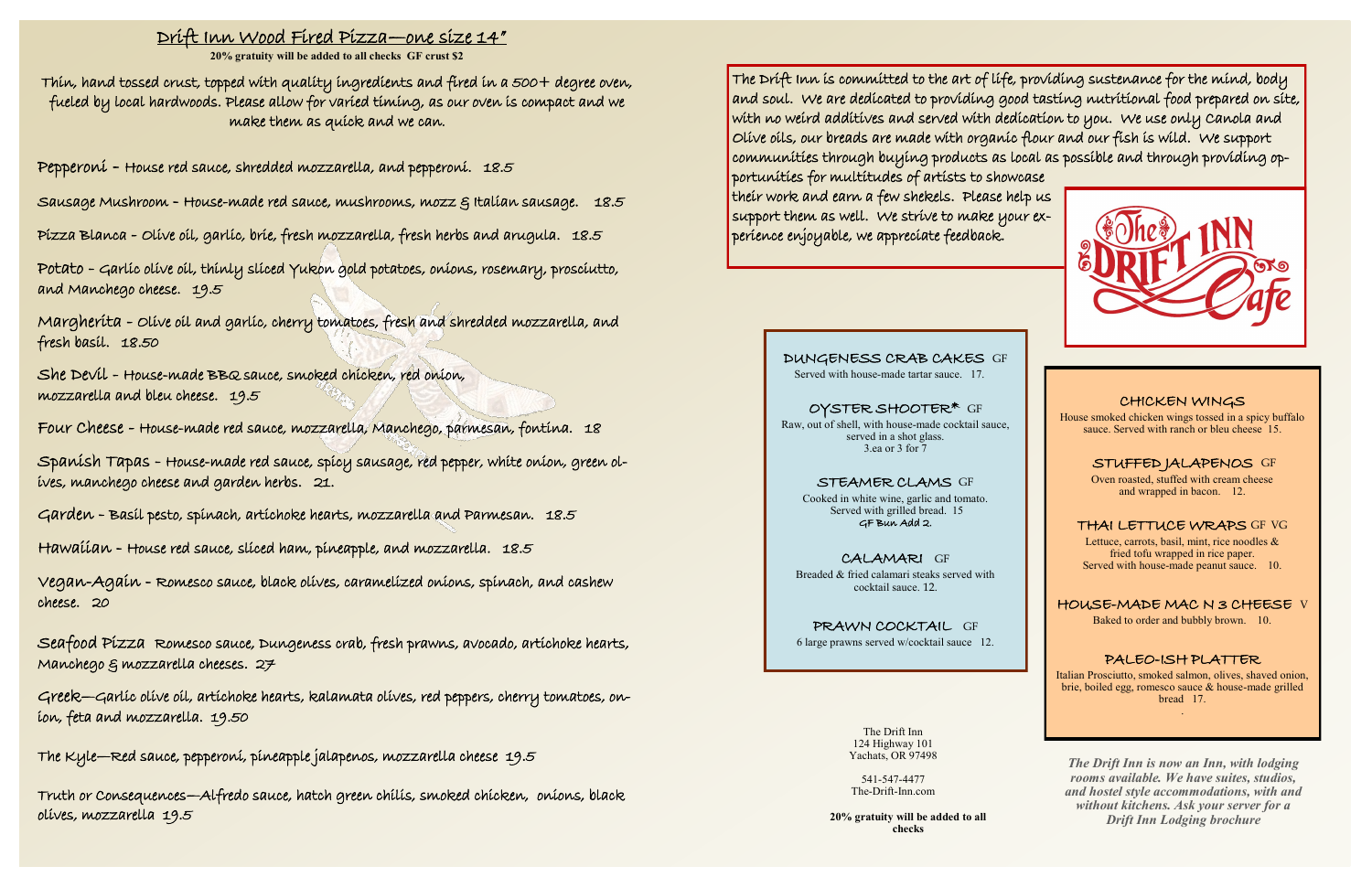

# SALADS

Ranch, bleu cheese, 1000 island, honey mustard, berry nut, lemon or ginger vinaigrettes. **(All dressings are made in house and are gluten free)**

Fresh baby spinach, sliced red onion, dried cranberries, pears, bleu cheese and toasted hazelnuts. With Chicken or Dr Praeger chick'n. 17.5 Prawns or Halibut. 21.5 Dungeness Crab 25.5

# NORTHWEST RUBBERY SHRUBBERY GF VG

# DUNGENESS CRAB SALAD GF

Mixed greens, avocado, artichoke hearts, red peppers, Manchego cheese and local Dungeness crab. 25.5

### BOBS COBB GF

Mixed greens, avocado, hard boiled egg, bleu cheese, bacon. Dr Praeger chick'n, chicken. 17.5 Red Ahi Tuna, Smoked Salmon, grilled Halibut or Flat Iron steak. 21.5 Dungeness Crab 25.5

# WARM STEAK SALAD OF

Eating raw or undercooked meats, poultry, seafood, or shellfish may increase your risk of food borne illness.

Grilled Flat Iron steak with onions and mushrooms, sauteed in a balsamic, red wine and gorgonzola sauce, piled on a bed of organic lettuce, topped with fresh tomato and bleu cheese crumbles & drizzled with balsamic reduction. Served with grilled bread. 21.5

# TACO SALAD GF V

Black beans, cheddar cheese, grilled onions, peppers, salsa, mixed greens and corn chips. Ground beef, Chicken Carnitas or Dr Praeger chick'n. 17.5 Halibut, Ahi Tuna or Flat Iron Steak 20.5 Crab 25.5

# GRILLED CEASAR GF

Grilled Romaine hearts drizzled with house-made Caesar dressing, topped with house-made croutons and shaved parmesan. 13.50 Blackened Chicken. 17.5 Wild Blackened Tuna or Salmon. 21.5 Dungeness Crab 25.5



 $V = Vegetarian$   $VG = Vega$  GF = GF or can be made GF upon request

 **20% gratuity will be added to all checks**



# PASTA

## PASTA ROMESCO VG

Red peppers, onions and homemade slightly spicy romesco sauce, choice of protein topped with Parmesan cheese. Spicy sausage, chicken or dr praeger 25. Prawns, halibut, or smoked salmon 29

# SEAFOOD LASAGNA

Layers of pasta, crab, scallops, prawns, spinach, parmesan cheese and a creamy béchamel sauce. 27.

## CRAB RAVIOLI

Fresh steamed ravioli, stuffed with Parmesan, pecorino and Ricotta cheese sauteed in a lobster cream sauce and topped with fresh Dungeness crab. 29

# BUTTERNUT RAVIOLI V

Roasted Butternut squash ravioli with a hint of amaretto in a brown butter sauce with crispy sage leaves, toasted hazelnuts, dried cranberries, and parmesan. 24.

# PESTO PASTA V

Cherry tomatoes, fresh mozzarella, tossed with creamy fresh basil pesto. Served with your choice of protein: Spicy sausage, chicken or Dr Praeger 25. Prawns, halibut, or smoked salmon 29

# CLASSIC PASTA ALFREDO V

Pasta and your choice of protein tossed with house-made creamy alfredo, with parmesan and a hint of garlic. Chicken or Dr Praeger chick'n 21. Smoked Salmon 25. Crab 29.

GF Rice noodles available  $+2$ 

We make every effort to provide gluten free options for our customers, however we are not a certified GF kitchen can cannot guarantee that your meal will be 100% free of gluten.





All pastas served with house-made grilled bread and side salad .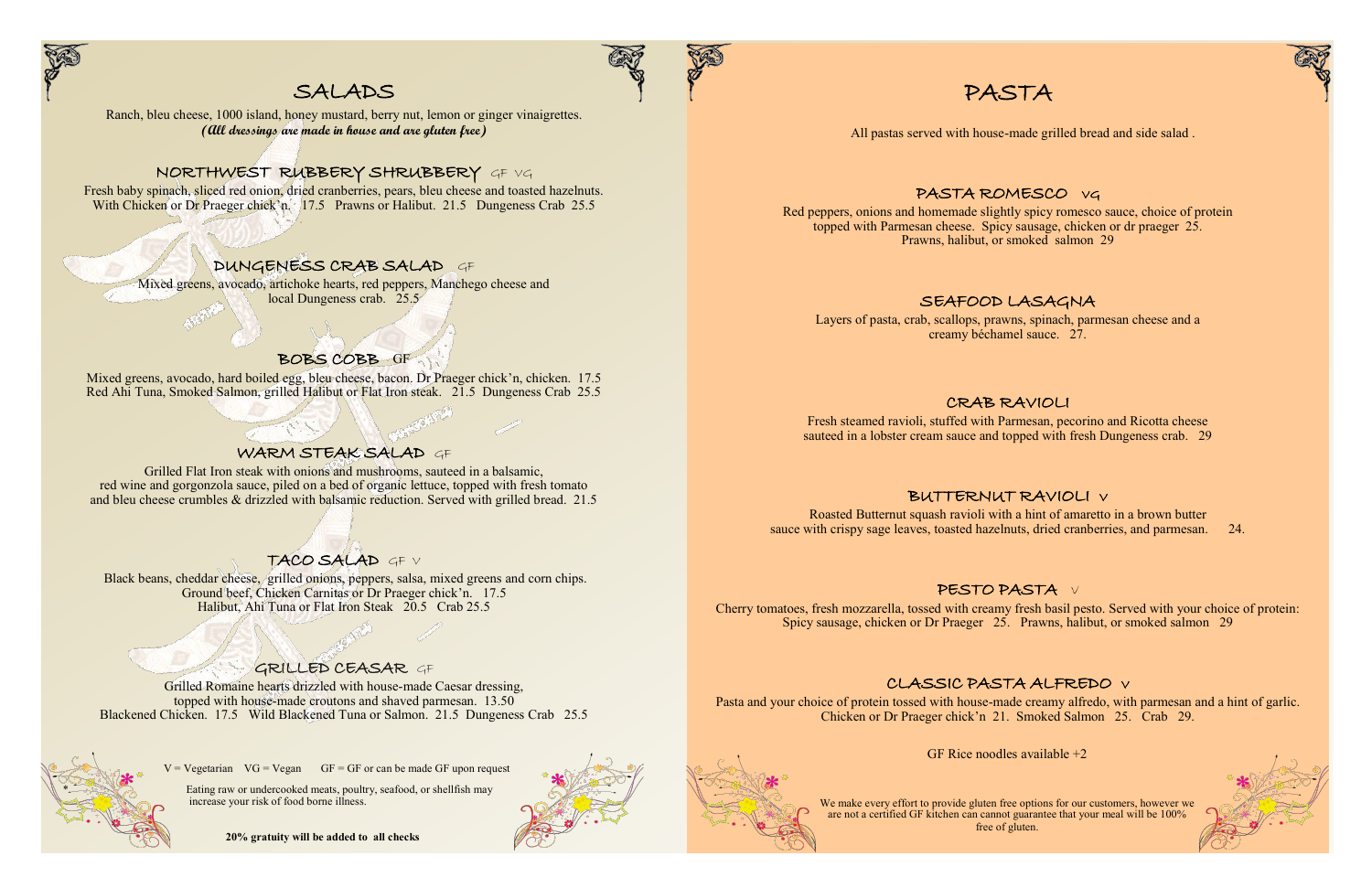# SEAFOOD ENTREES

Fresh local, grilled salmon filet, served with sorrel cream or peach salsa. Served with veggies, choice of starch and green salad. 28

## WILD PACIFIC NORTHWEST KING SALMON GF

Fresh, local, tender halibut filet pan fried with a coconut crust, topped with Dungeness Crab and peach salsa. Served with veggies, choice of starch and green salad 32.

 A cacophony of Halibut, prawns and king salmon, with red peppers, poblano pepper, plantains, and black beans; a decidedly fruity and slightly spicy Caribbean stew. Served with jasmine rice and a green salad. 30

# PACIFIC NORTHWEST CRAB HALIBUT GF

WILD HALIBUT FISH AND CHIPS GF Served with fries and green salad. 25.

### CARIBBEAN CACHE GF

DUNGENESS CRAB CAKE DINNER GF Three tender crab cakes served with lemon wedges & homemade tartar on the side. Served with veggies, choice of starch and green salad. 29.

PAN FRIED WILD RAZOR CLAMS Breaded, seasoned and pan fried to perfection. Served with veggies, choice of starch and green salad. 27.

# DRIFT INN SEAFOOD STEW GF

A celebration of Pacific seafood! Prawns, halibut, King salmon and clams in a slightly spicy Brazilian coconut broth. Served with house-made grilled bread, jasmine rice and green salad 34.

 $V = Vegetarian$   $VG = Vegan$   $GF = Gluten$  Free



# STEAK and PORK



STEAKS (GF) Served with vegetables, choice of starch and green salad

Coulotte Cut Top Sirloin 10 oz. 28 Certified Angus Rib-Eye 16 oz. 38.

Classic Seasoned with salt and pepper and grilled to your liking.

# Gorgonzola

 Garlic, red wine, gorgonzola demi-glace, with roasted whole cloves of garlic and gorgonzola crumbles +2.



FRENCH CUT PORK CHOP GF

Family farm raised Duroc, a pork chop like no other. Marbled, juicy, tender and topped with a cider bourbon glaze. 27. Served with veggies, choice of starch and green salad.

**20% gratuity will be added to all checks**



...and above all, watch with glittering eyes, the whole world around you because the greatest secrets are always hidden in the most unlikely places. Those who don't believe in magic will never find it.

Jasmine Rice Wild Rice Polenta Cake Fries Potato of the Day